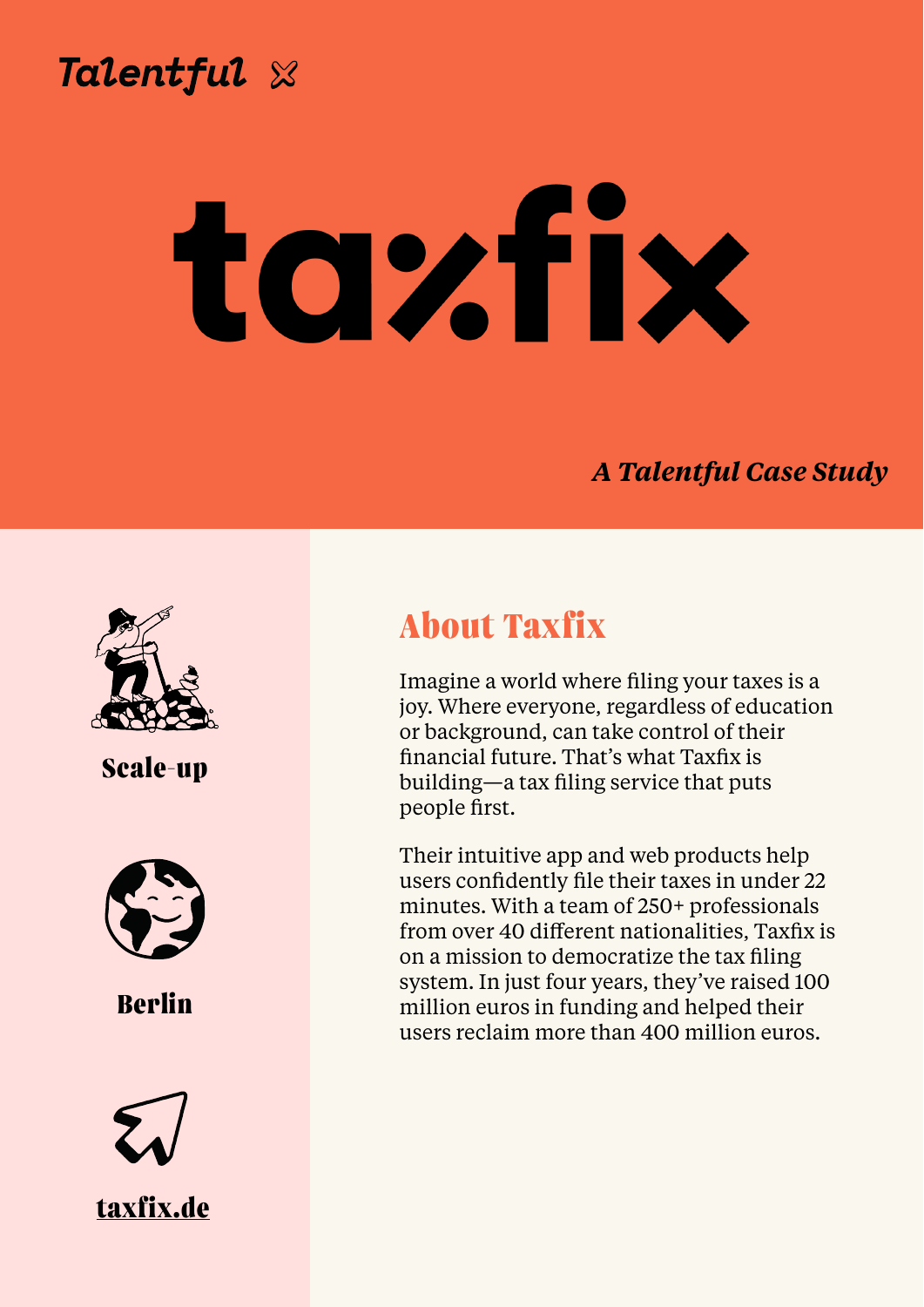

Taxfix's partnership with Talentful came at a pivotal moment during their growth journey. Having just closed a €27 million Series B funding round and with the upcoming tax season fast approaching, the focus for the second half of 2019 was to grow quickly and efficiently. Many additional technical and senior roles were required for this to be at all possible.

With a wish-list of roughly 20 specialised roles to hire for, Taxfix found that they needed a trusted partner, long term, with an in-depth understanding of their business. What they required was Talentful's unique blend of experience, extensive knowledge of the technical landscape and ability to act quickly and decisively.

Cost efficiency - costly **agencies not delivering value.**



Throughout an initial six month partnership, Talentful provided a flexible team made up of one Senior Talent Partner and two Talent Partners.

This team covered both technical and commercial hiring roles, taking on the responsibility of engaging with specialised tech candidates and senior commercial candidates. Whilst focusing primarily on sourcing the right talent to fill these roles, Talentful also worked on additional value add projects, such as D&I initiatives, dedicated workshops and improving the employer branding content to raise Taxfix's profile.

**High volume - needed to make a lot of hires.** 

**Speed - upcoming tax season meant there was a hard deadline for**